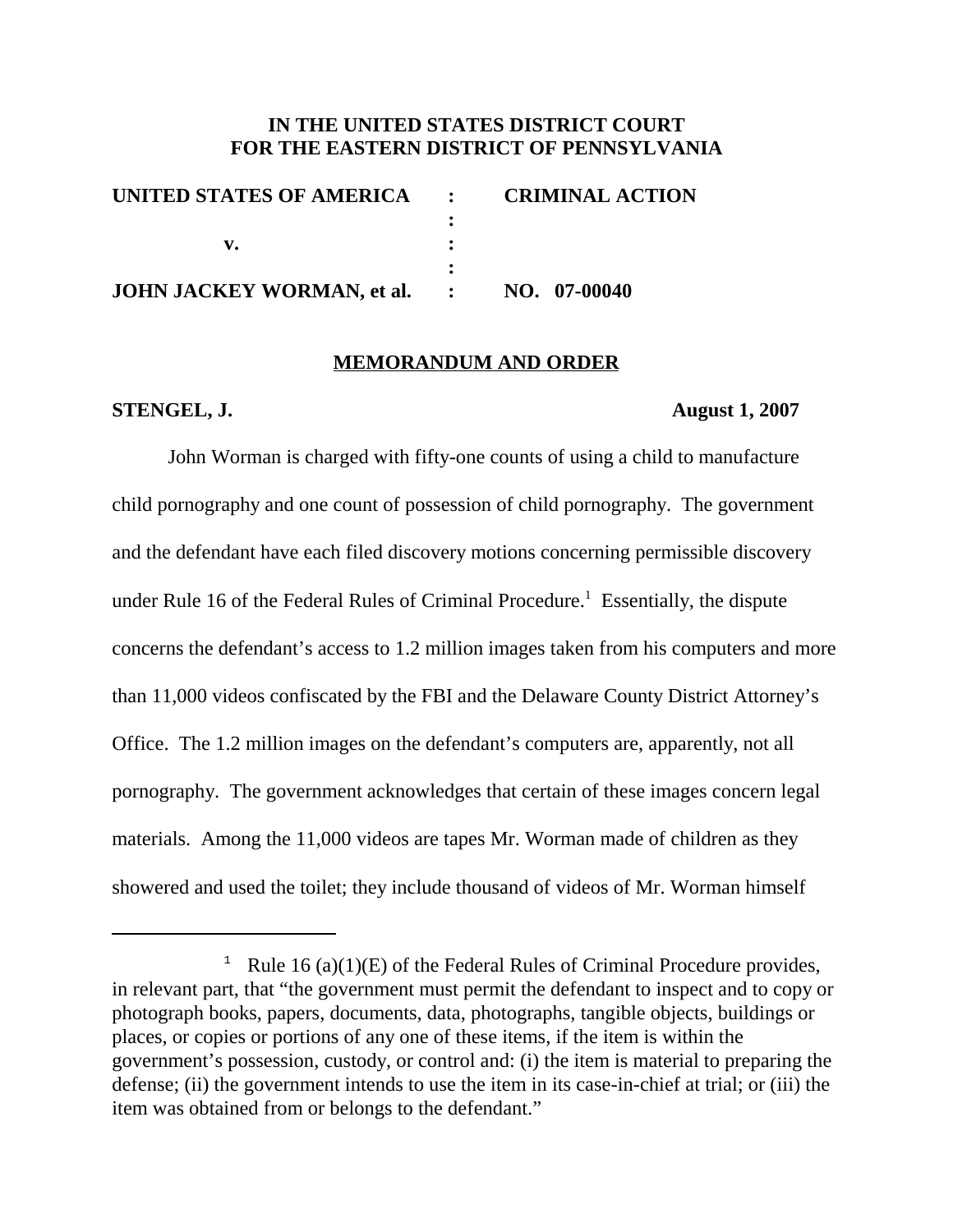engaging in oral and vaginal sex with female children. There are twelve victims named in the Indictment, ranging in age from three months to fifteen years. The period of abuse extended over nine years.

After a conference with the court and some discussion, the parties were able to agree on a discovery protocol. This was confirmed in my Order of May 10, 2007. The Order provided for the viewing of discovery materials on a computer set up by the government in a proffer room in the federal building. The defendant, who is in custody, has been accompanied by his counsel, S. Lee Ruslander, Esquire, to three viewing sessions in the proffer room. At the conclusion of the third session, Assistant U.S. Attorney Michelle Rotella expressed certain concerns to defense counsel and terminated the sessions subject to further motions. Indeed, each side has submitted a discovery motion, each alleging the other has abused the discovery process.

I held a hearing on July 9, 2007, at which time the attorneys stated their respective positions. I also heard testimony from Jennifer Coughlin, a Special Agent for the Federal Bureau of Investigation who has been supervising the discovery process. Special Agent Coughlin testified that on April 2, 2007, defense counsel came to her office to view the evidence referred to in the Indictment. The Indictment makes specific reference to video tapes depicting inappropriate conduct with each victim, for a total of fifty-one video tapes. Agent Coughlin created folder files on the computer containing the videos the government will use for each of the victims.

-2-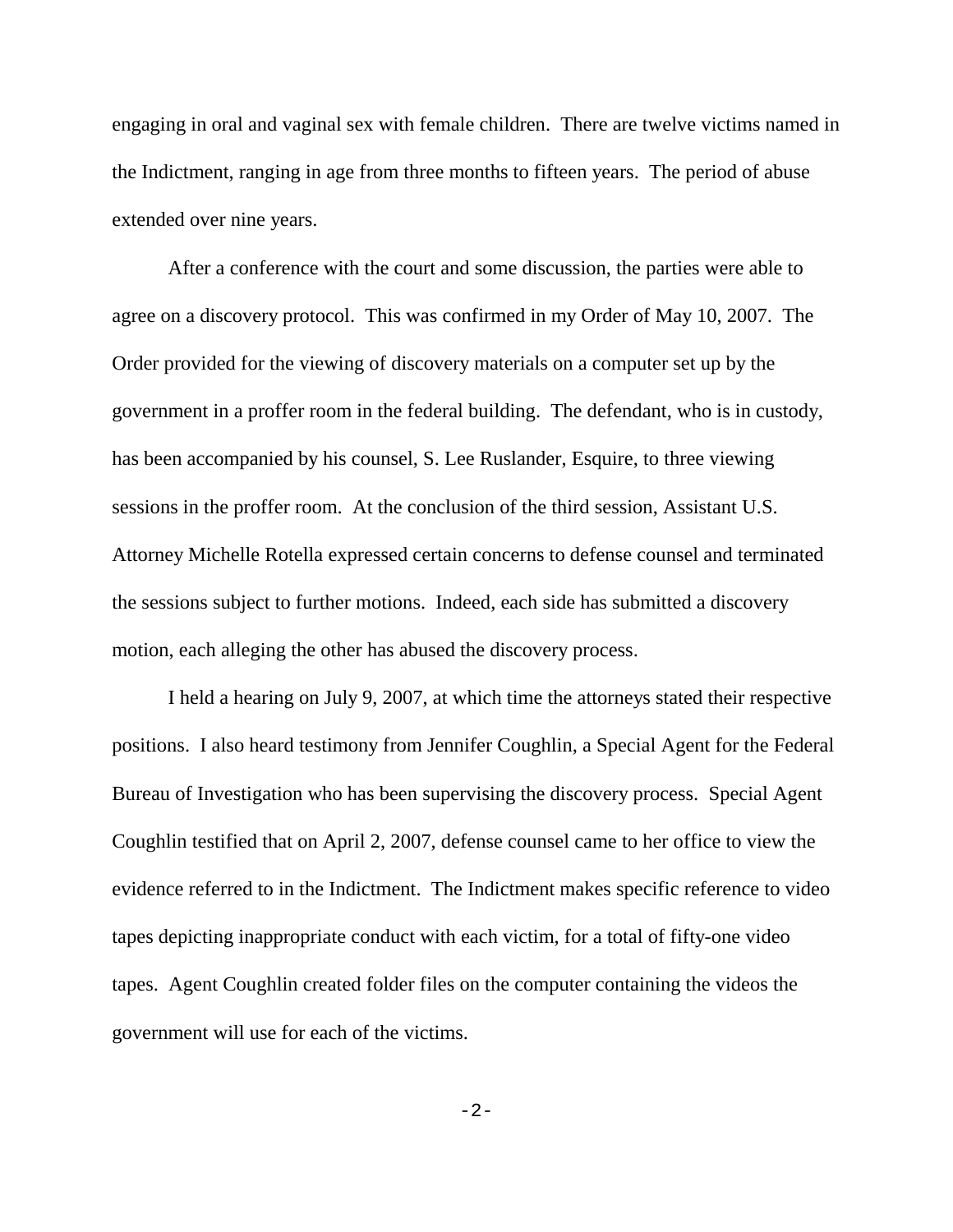Agent Coughlin testified as to the arrangements for viewing all the discovery materials pursuant to my Order of May 10, 2007. Specifically, the government set up a computer in the proffer room, they changed the locks on the door to limit access, and they put the computer in a lock box so that it could not be accessed by anyone other than the agents in the case. The government also set up two tables with monitors, one monitor facing the door, and one monitor facing the attorney and the defendant. The door to the proffer room has a glass window through which the agents were able to observe the defendant and defense counsel for security purposes. In addition, the door was left slightly ajar to enable ready access to the room, again for security purposes.

Agent Coughlin testified that the first discovery session took place on June 20, 2007. She was present with Detective Jack Kelly of the Delaware County District Attorney's Office. The defendant was placed in the room secured with leg and hand restraints, according to the U.S. Marshal's security protocol for a defendant in custody. The agent accommodated the defendant by placing the handcuffs so that the defendant's hands were at his sides. The defendant was informed that lunch was available to him through the U.S. Marshals. Mr. Ruslander advised Agent Coughlin that they would let her know when the defendant was hungry and needed to eat. The defendant was afforded access to bathroom facilities during the session.2

<sup>&</sup>lt;sup>2</sup> Mr. Ruslander made much at the July 9 hearing about his client's access to the bathroom. Agent Coughlin testified that bathroom facilities were available in the holding cell for this purpose. Agent Coughlin further testified that no request had been made by the defendant or (continued...)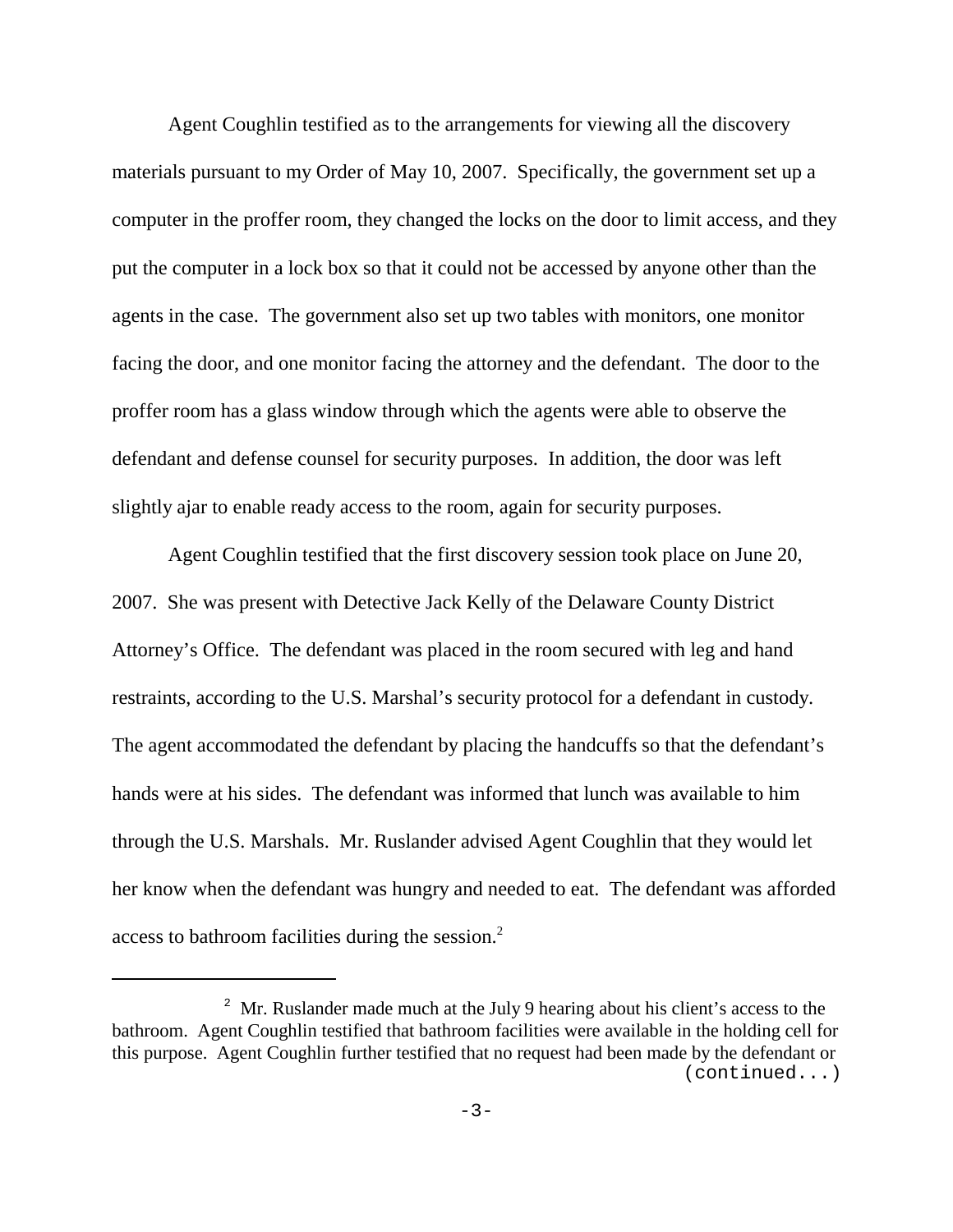According to Agent Coughlin, Mr. Ruslander operated the computer during this session and the defendant and defense counsel viewed certain videos in real time, meaning that they did not take advantage of the computer's ability to fast forward through some of the video tapes. She noted that they reversed the player and reviewed certain videos more than once. She noted that the defendant zoomed in and out on the genitals of certain child victims including an infant and an eight or nine-year-old being penetrated by an adult male. Agent Coughlin also noted that Mr. Worman viewed, in real time, a video of one of the co-defendants performing oral sex on him. Agent Coughlin also noted that the defendant's demeanor changed as he viewed these tapes and that he appeared to be "enjoying himself immensely."

The second session took place on June 22, 2007, again with the defendant restrained and accompanied by counsel. Agent Coughlin used an extra set of cuffs to give the defendant the ability to place his hands on the table. The session began with the defendant and Mr. Ruslander again viewing the adult video, i.e., the video depicting one of the co-defendants performing oral sex on Mr. Worman, and they further viewed some videos of children, again rewinding and playing certain videos "over and over again."

The third session took place on June 25, 2007. For the third consecutive session, Mr. Worman viewed the video tape of one of the co-defendants (an adult female)

 $2^2$ (...continued)

defense counsel for the defendant to move to the holding cell for this reason. This does not appear to have been much of an issue during these sessions despite counsel's protestations of the lack of facilities available to his client.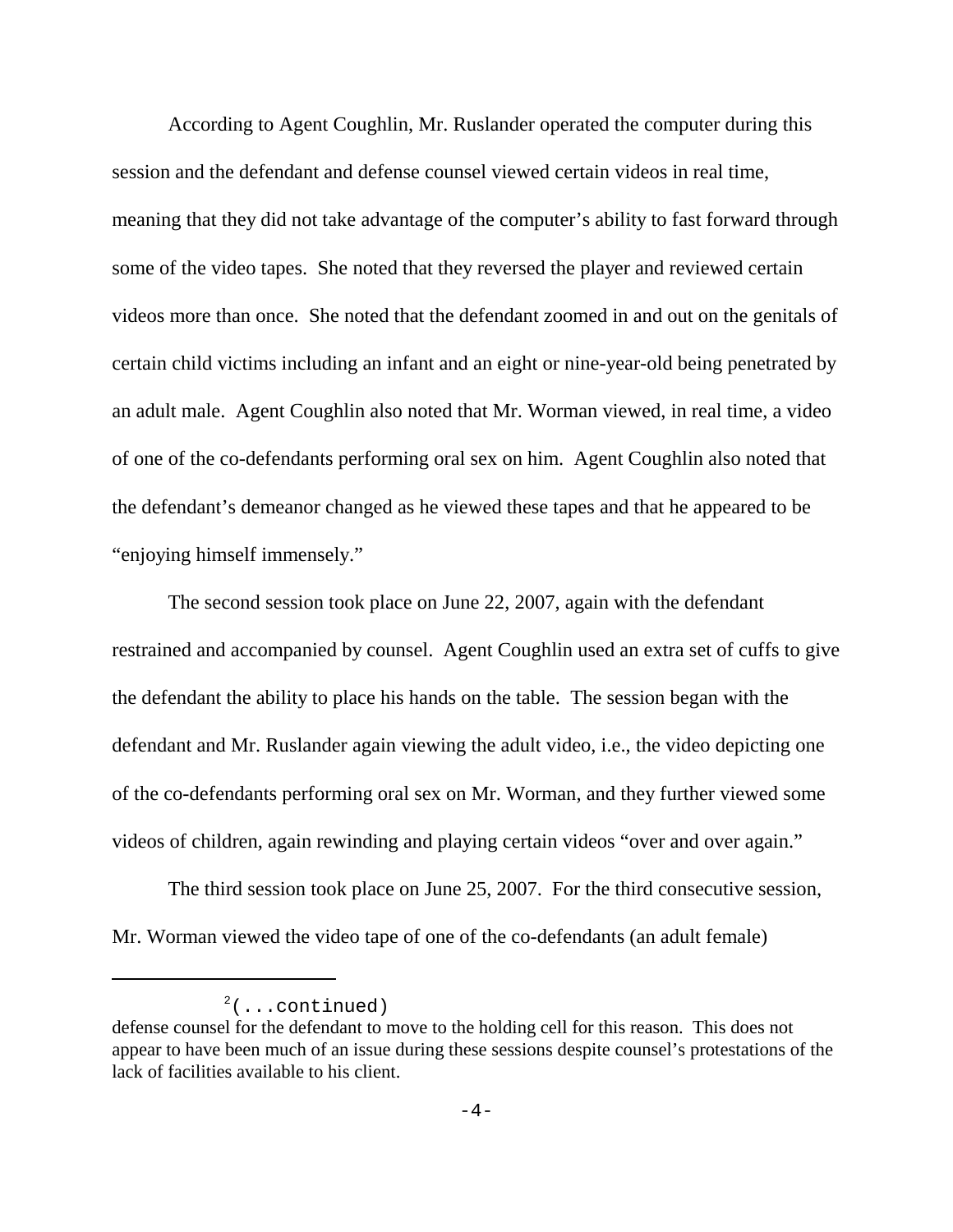performing oral sex on him. Agent Coughlin noted that the defendant was smiling and laughing during the session. During this session, Mr. Ruslander took four telephone calls and the session ended at 1:40 p.m., at Mr. Ruslander's request.

From Agent Coughlin's testimony, it appears that these sessions have all been scheduled to begin at 9:30 a.m., although there has been some brief delay in each instance caused by the need to bring the defendant from the Federal Detention Center into the proffer room. The sessions have been intended to last until between 2:30 and 3:00 p.m., to accommodate the Federal Detention Center's schedule. It appears that each session was terminated early at the request of the defendant or his attorney.

At the end of the June 25, 2007 session, AUSA Rotella informed the defendant and his attorney that the sessions were going to be terminated because of the government's perception that the defendant was abusing the process. The defendant filed an "Emergency Motion to Enforce Compliance with Court Order and to Review Conditions under which the Discovery is to be Furnished and Viewed." The government responded to this motion, and filed a motion asking me to limit the discovery to reasonable and ample access to the videos, images and photographs.

The Federal Rules of Criminal Procedure permit me for good cause shown "to deny, restrict, or defer discovery or inspection, or grant other appropriate relief." See FED.R.CRIM.P. 16 (d). In fact, the Third Circuit Court of Appeals recently reaffirmed the proposition that the sole purpose of discovery is to assist trial preparation. United States

-5-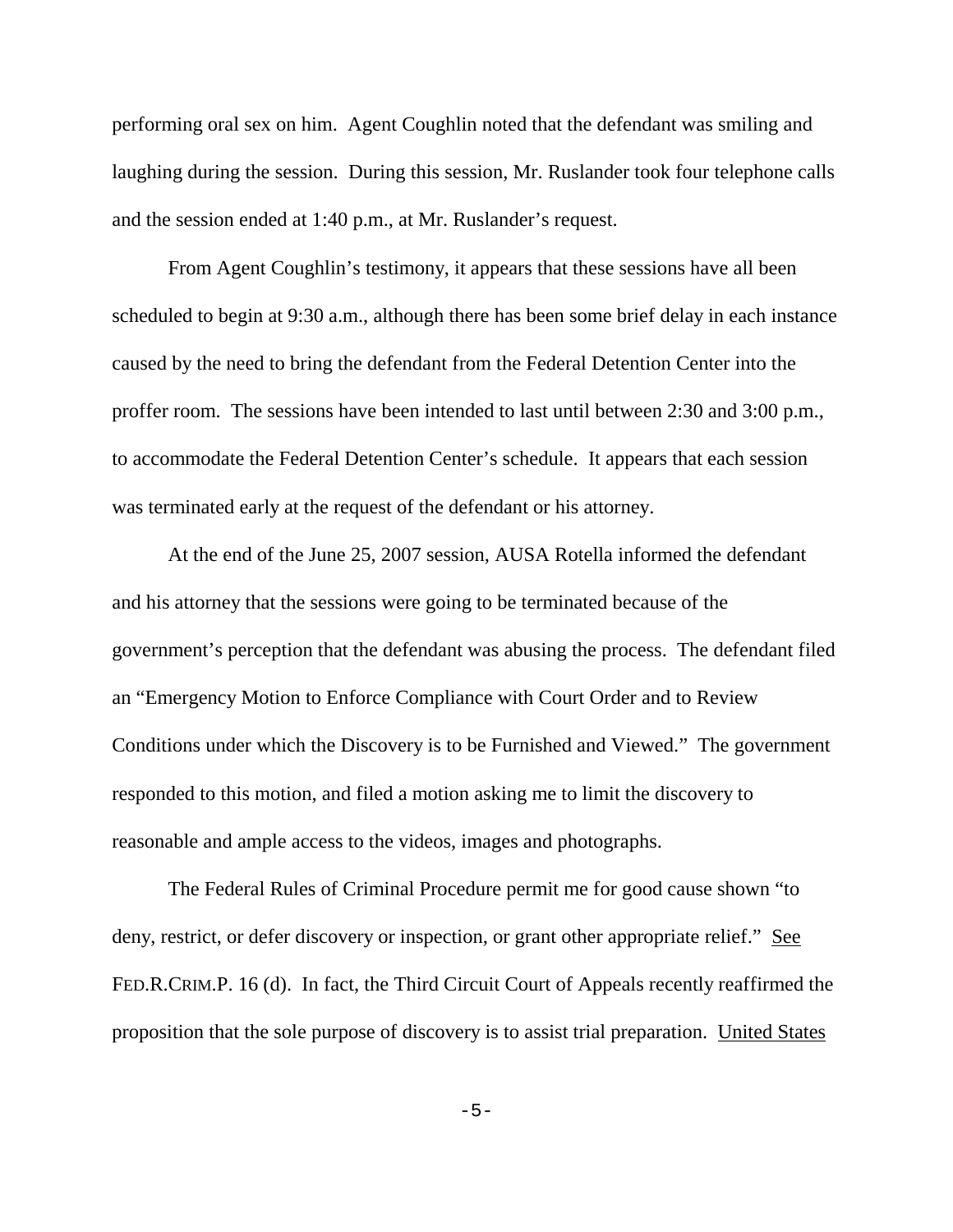v. Wecht, 484 F.3d 194, 209 (3d Cir. 2007). There is a need to balance the need for the prompt resolution of this case against the defendant's right to view evidence that will be used against him, that has been gathered by the government during the investigation, and that may provide him with certain defense arguments or testimony at trial. After careful consideration of the briefs of the parties, and after a hearing on the motion, I find that the government has shown good cause to restrict the defendant's access to discovery.

The government's concerns are that the defendant is taking too much time inspecting the evidence, and that the discovery process for this vast amount of information will unreasonably delay the trial. The government also suggests that the defendant is using the discovery viewing sessions for an improper purpose, and that he seems to be viewing certain tapes multiple times for his own enjoyment, and not for discovery purposes.

The defendant contends that the discovery process will take a long time and that he is entitled to view each and every item of information in the possession of the government that is at all related to this case. Defense counsel denies any improper purpose and is outraged by the government's suggestion that the defendant is doing anything wrong.

The government has made it clear that it will use approximately five video tapes per victim at the trial. These tapes have been identified to defense counsel. At the July 9, 2007 hearing, I asked defense counsel to articulate his reasons for wanting to see material that will not be used at trial in the government's case-in-chief. For reasons relating to

 $-6-$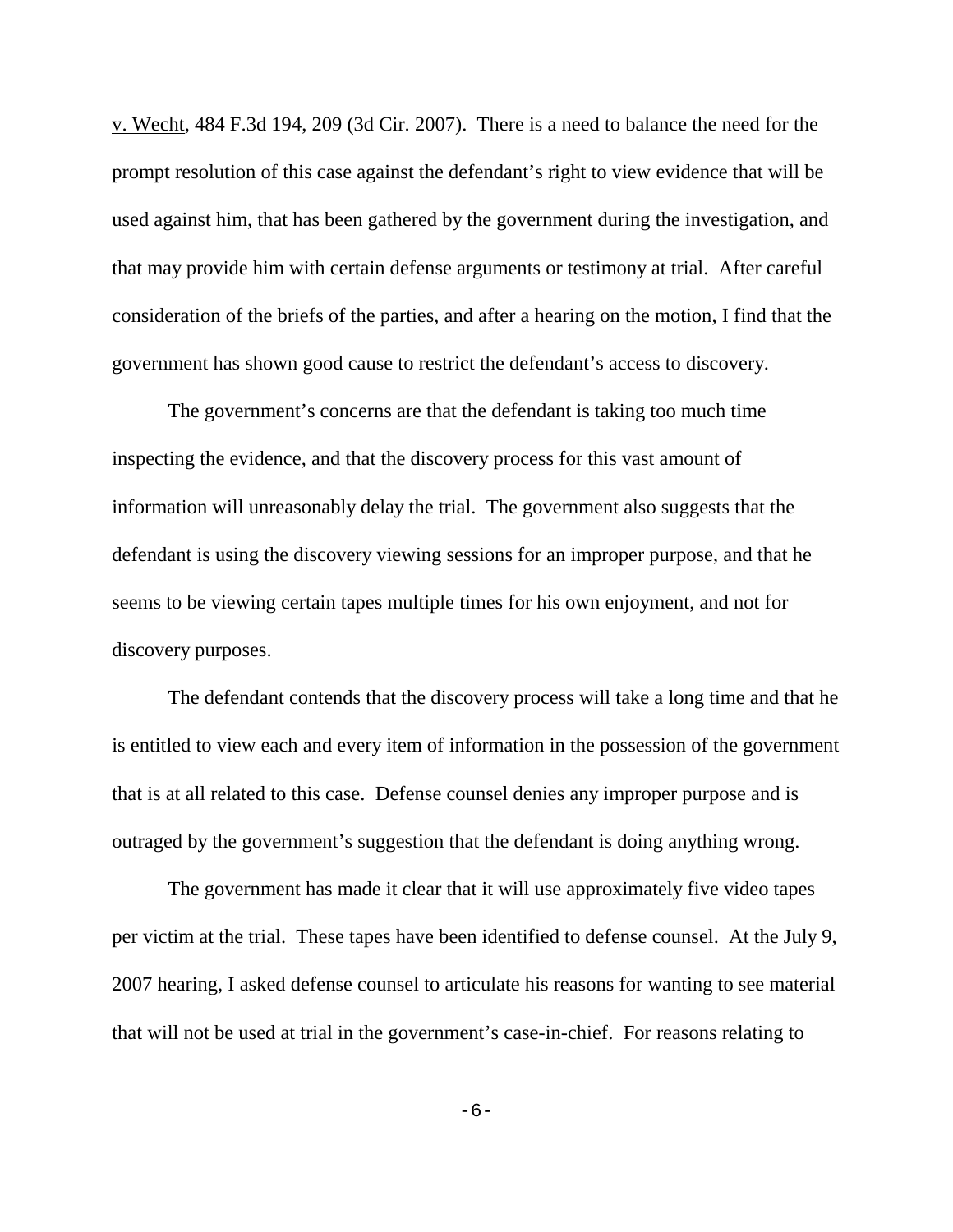attorney work product and attorney-client privilege, defense counsel was reluctant to identify his reasons or strategy. I requested that defense counsel submit an *ex parte* statement in support of his demand that he and his client view each and every image and video tape in the possession of the government.

I have reviewed the *ex parte* submission by defense counsel, and without disclosing the defense strategy, I can note for this memorandum that the defendant is concerned with evaluating all the discovery to determine if any of the government's documents, photos, videos or other images contain exculpatory information. Further, defense counsel has expressed a concern with his ability to determine the need for any expert testimony. Finally, it appears that the defense is concerned that an in-depth view of the discovery may lead to other, yet unidentified, defense strategies.

One thing is clear: to view the available discovery at the current pace could drag the discovery process out for years. In three sessions lasting from approximately 9:45 a.m. until 2:00 p.m., without a break for lunch, the defense has viewed ten videos. At this pace, it will take 1100 full-day sessions to view all the videos, not to mention the 1.2 million images taken from the defendant's computers.

According to the credible testimony of Agent Coughlin, much of the defendant's viewing had to do with breaking down the acts depicted on the tapes and attempting to identify the adult depicted in the sex acts. In fact, Mr. Ruslander confirms that the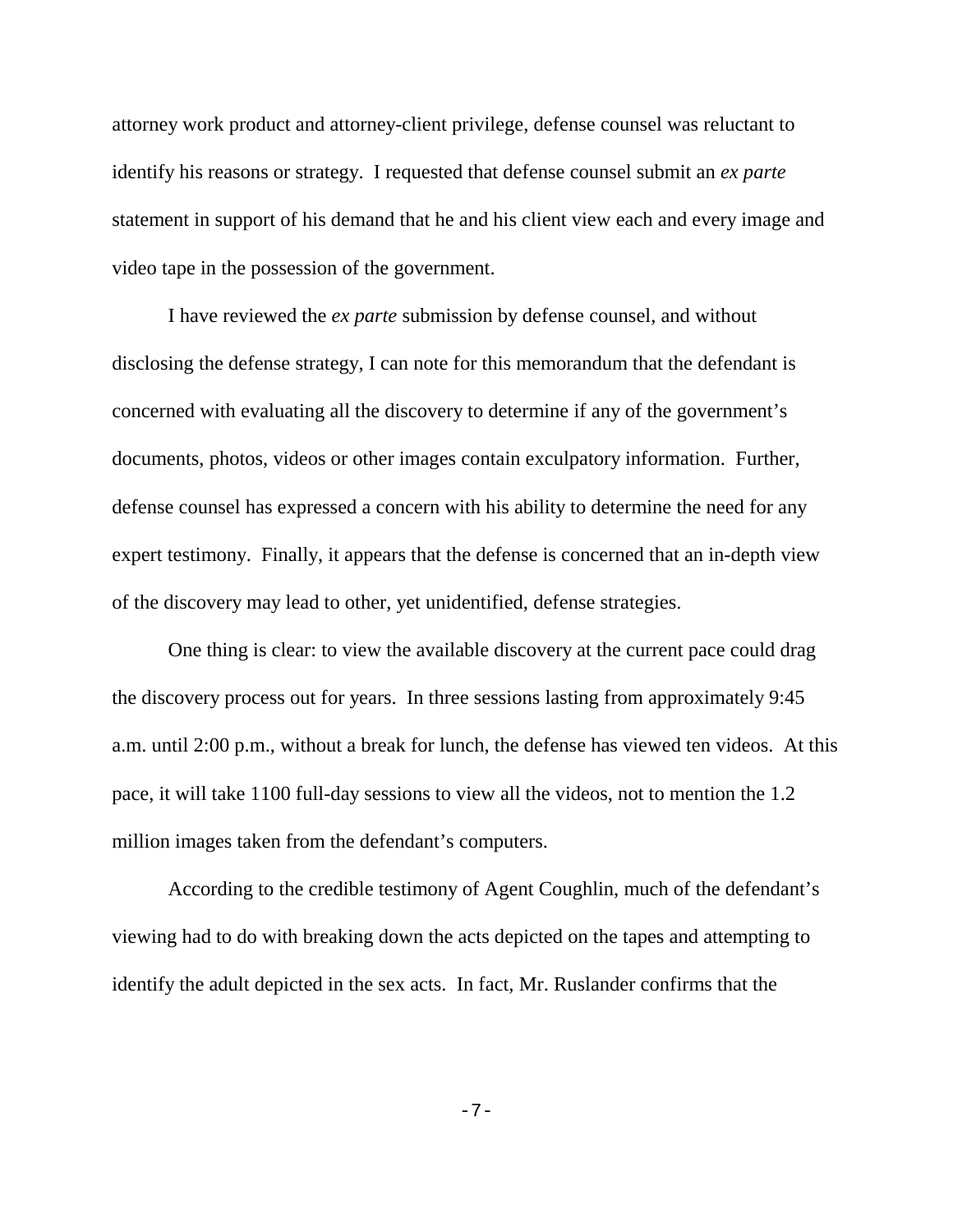defendant has been attempting to determine who took the videos, who is depicted in the videos, and what conduct exactly is being shown.

The defendant is charged with sexual exploitation of children under 18 U.S.C. §  $2251(a)<sup>3</sup>$  and (e).<sup>4</sup> The elements of this offense involve inducing, enticing, coercing or using a minor to engage in sexually explicit conduct for the purpose of producing any visual depiction of that conduct. Issues regarding use of force, penetration, consent, competency of the victims and the like, which may be elements of certain state law sex crimes, are not relevant to this case. The excruciatingly detailed examination of each

<sup>&</sup>lt;sup>3</sup> (a) Any person who employs, uses, persuades, induces, entices, or coerces any minor to engage in, or who has a minor assist any other person to engage in, or who transports any minor in interstate or foreign commerce, or in any Territory or Possession of the United States, with the intent that such minor engage in, any sexually explicit conduct for the purpose of producing any visual depiction of such conduct, shall be punished as provided under subsection (e), if such person knows or has reason to know that such visual depiction will be transported in interstate or foreign commerce or mailed, if that visual depiction was produced using materials that have been mailed, shipped, or transported in interstate or foreign commerce by any means, including by computer, or if such visual depiction has actually been transported in interstate or foreign commerce or mailed.

<sup>&</sup>lt;sup>4</sup> (e) Any individual who violates, or attempts or conspires to violate, this section shall be fined under this title and imprisoned not less than 15 years nor more than 30 years, but if such person has one prior conviction under this chapter, chapter 71, chapter 109A, or chapter 117, or under section 920 of title 10 (article 120 of the Uniform Code of Military Justice), or under the laws of any State relating to the sexual exploitation of children, such person shall be fined under this title and imprisoned for not less than 25 years nor more than 50 years, but if such person has 2 or more prior convictions under this chapter, chapter 71, chapter 109A, or chapter 117, or under section 920 of title 10 (article 120 of the Uniform Code of Military Justice), or under the laws of any State relating to the sexual exploitation of children, such person shall be fined under this title and imprisoned for not less than 35 years nor more than life. Any organization that violates, or attempts or conspires to violate, this section shall be fined under this title. Whoever, in the course of any offense under this section, engages in conduct that results in the death of a person, shall be punished by death or imprisoned for any term of years or for life.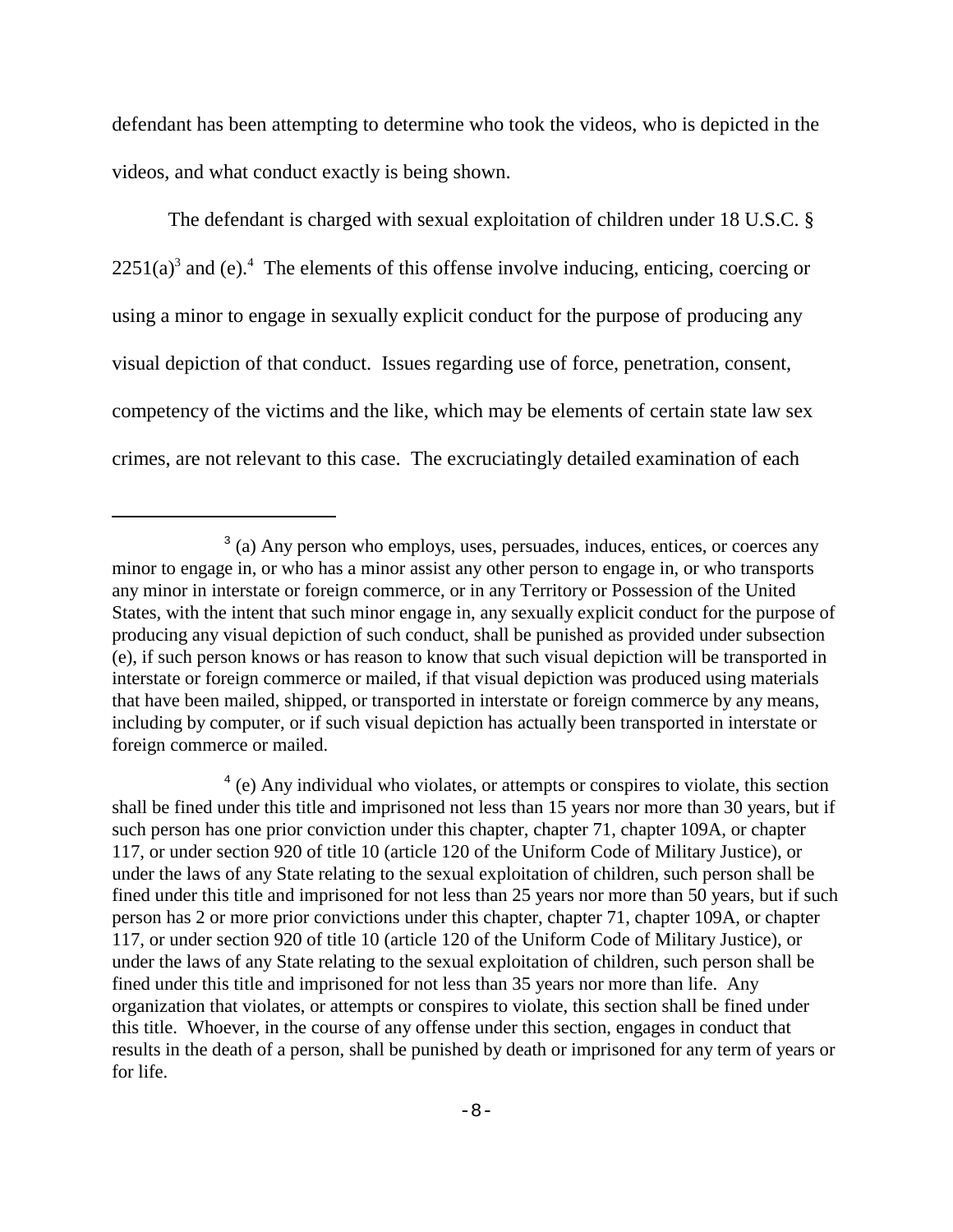video tape and image is, in fact, not necessary. This is especially true given the Supreme Court's recent observation that "as a permanent record of a child's abuse, the continued circulation itself would harm the child who had participated. Like a defamatory statement, each new publication . . . would cause new injury to the child's reputation and emotional well-being." Ashcroft v. Free Speech Coalition, 535 U.S. 234, 249 (2002). By his approach to viewing discovery over the three sessions in June, 2007, the defendant demonstrated that he is interested in something other than trial preparation. The defendant viewed one video three times, that is, once in each session. This video involves him and an adult co-defendant in a sex act. Mr. Worman, by his own conduct, confirms the reasonableness of the concern that discovery not be used to continue to victimize the children involved. Mr. Worman's approach to the discovery process calls for court intervention and for some limitation on his access to the many, many videos and photos. The question is how much to limit his access, because his right to discovery is important and necessary to his making informed decisions about his strategy.<sup>5</sup>

The defendant is entitled to view each of the tapes or images which will be introduced against him at trial in support of the counts in the Indictment. He, or his

<sup>&</sup>lt;sup>5</sup> I am also mindful, however, that the extreme limitation on discovery "undermines Rule 16's mandatory discovery provisions, which were instituted upon the belief that 'broad discovery contributes to the fair and efficient administration of criminal justice by providing the defendant with enough information to make an informed decision as to plea; by minimizing the undesirable effect of surprise . . . and by otherwise contributing to an accurate determination of the issue of guilt or innocence.'" United States v. Cadet, 423 F.Supp.2d 1, 7 (E.D.N.Y. 2006) (quoting Rule 16 Advisory Committee Notes, 1974 Amendments).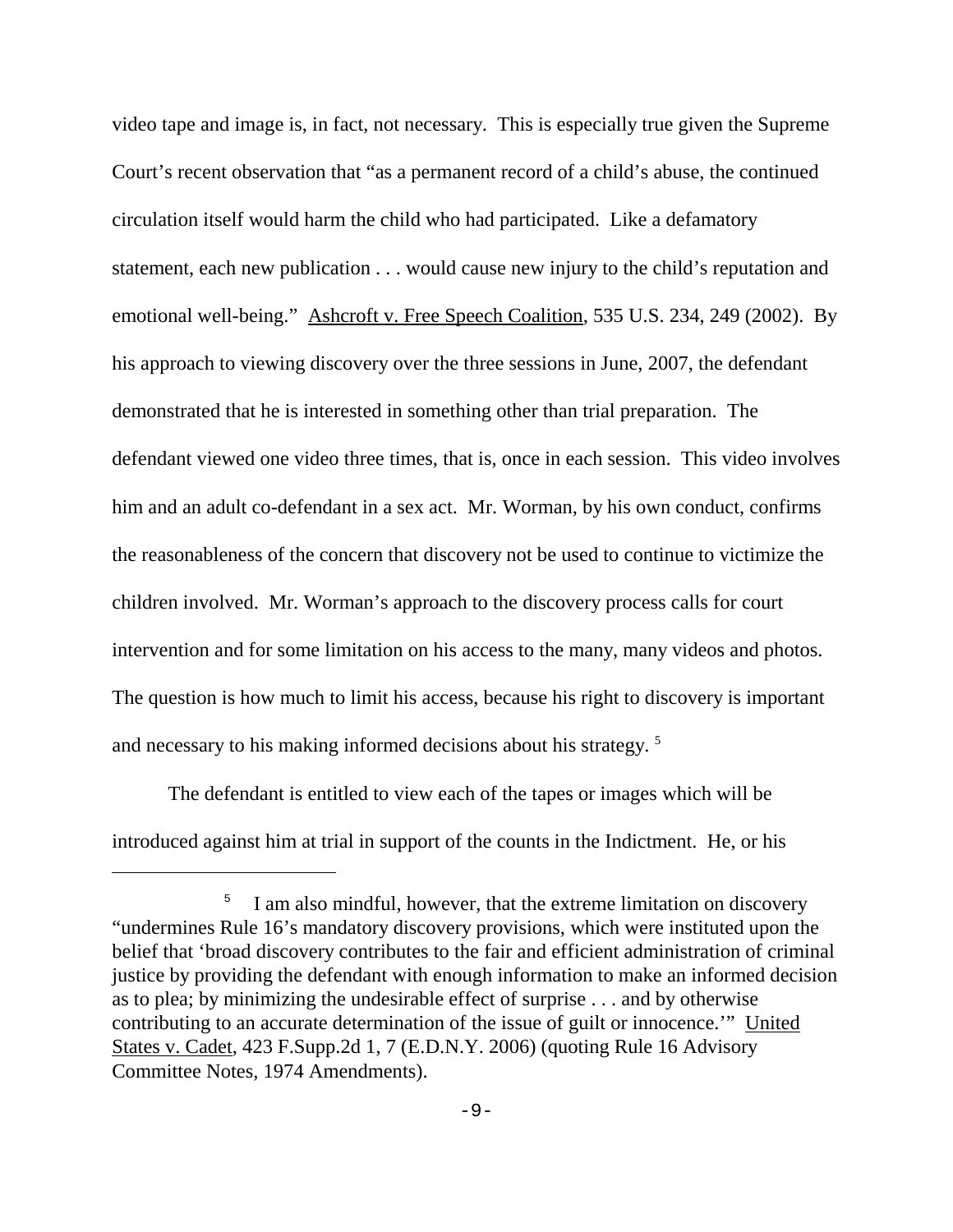attorney, is also entitled to view other materials to determine if there is any exculpatory information or other information relevant to any defense to these charges. But this examination need not take months or years. Counsel can view this information without the defendant, and counsel and the defendant can avail themselves of such techniques as fast forwarding and can, in general, use their time more efficiently in the viewing of this material. In its current posture, the discovery process is being abused by the defense. In order to preserve the defendant's rights to view the evidence to be used against him and to serve society's and the defendant's interest in the prompt resolution of these charges, I will modify the discovery Order yet again.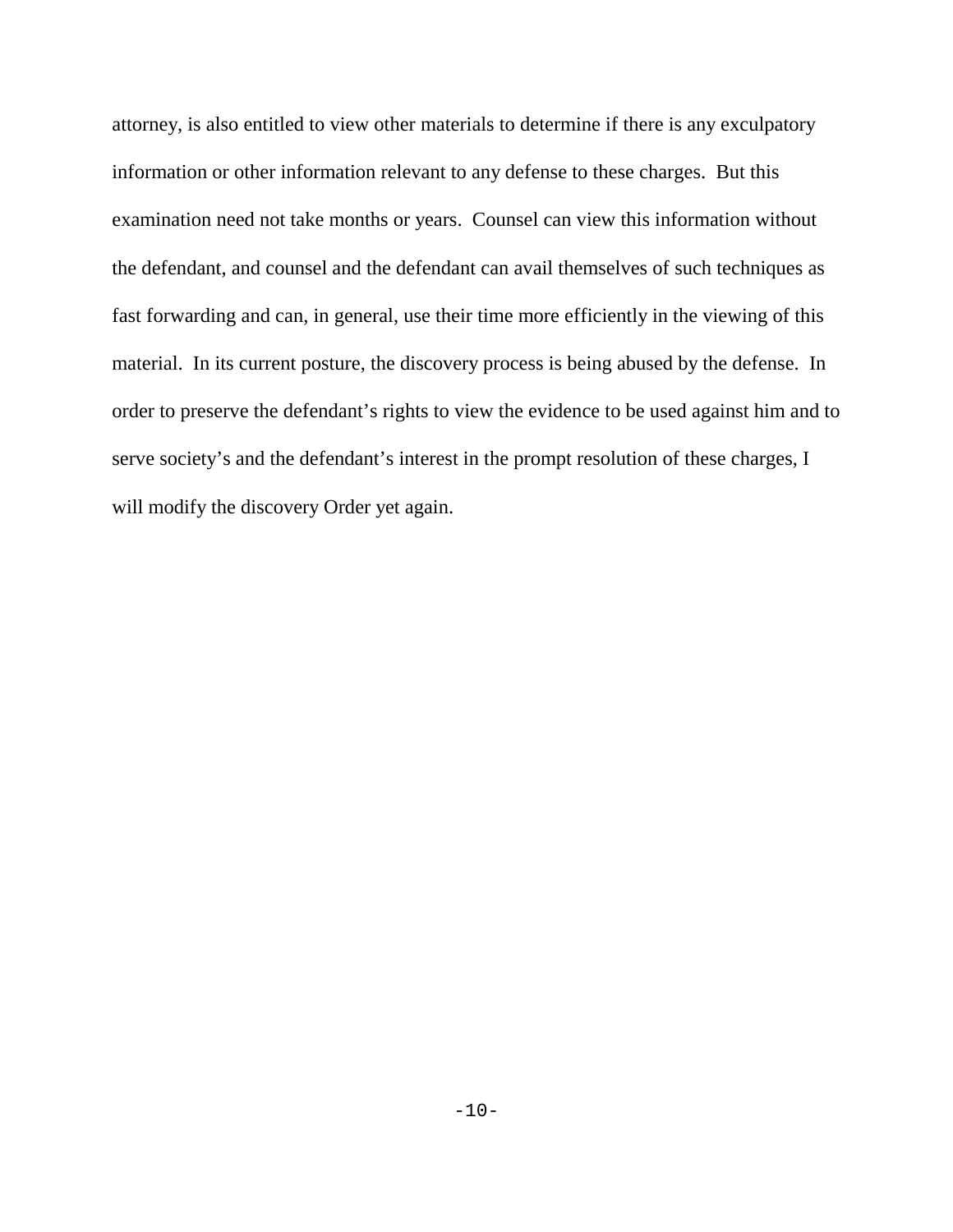# **IN THE UNITED STATES DISTRICT COURT FOR THE EASTERN DISTRICT OF PENNSYLVANIA**

| UNITED STATES OF AMERICA : CRIMINAL ACTION |
|--------------------------------------------|
|                                            |
| NO. 07-00040                               |
|                                            |
|                                            |
|                                            |

## **ORDER**

**AND NOW**, this 1st day of August, 2007, upon consideration of the defendant's emergency motion to enforce compliance (Document #46), the government's motion to limit discovery (Document #47), and after a hearing on the motions with all parties present, it is hereby ORDERED that the parties' motions are GRANTED.

IT IS FURTHER ORDERED that my discovery Order of May 10, 2007 is modified as follows:

1. The government shall make available to the defendants in custody and to their counsel the photos, images, and videos taken from defendant John Worman for inspection, review and examination in accordance with Rule 16 of the Federal Rules of Criminal Procedure by making such photos, images, and videos available on a secure computer. This computer shall be configured in such a way that nothing can be copied from it to any other storage medium. The assigned agents of the FBI and the Delaware County District Attorney's Office shall remain outside the room while observing the review of the computer evidence by the defendants and their counsel.

2. These discovery sessions shall begin at 9:30 a.m., and last until 3:00 p.m., with brief breaks for lunch or other reasonable purposes at the request of the defendant or counsel.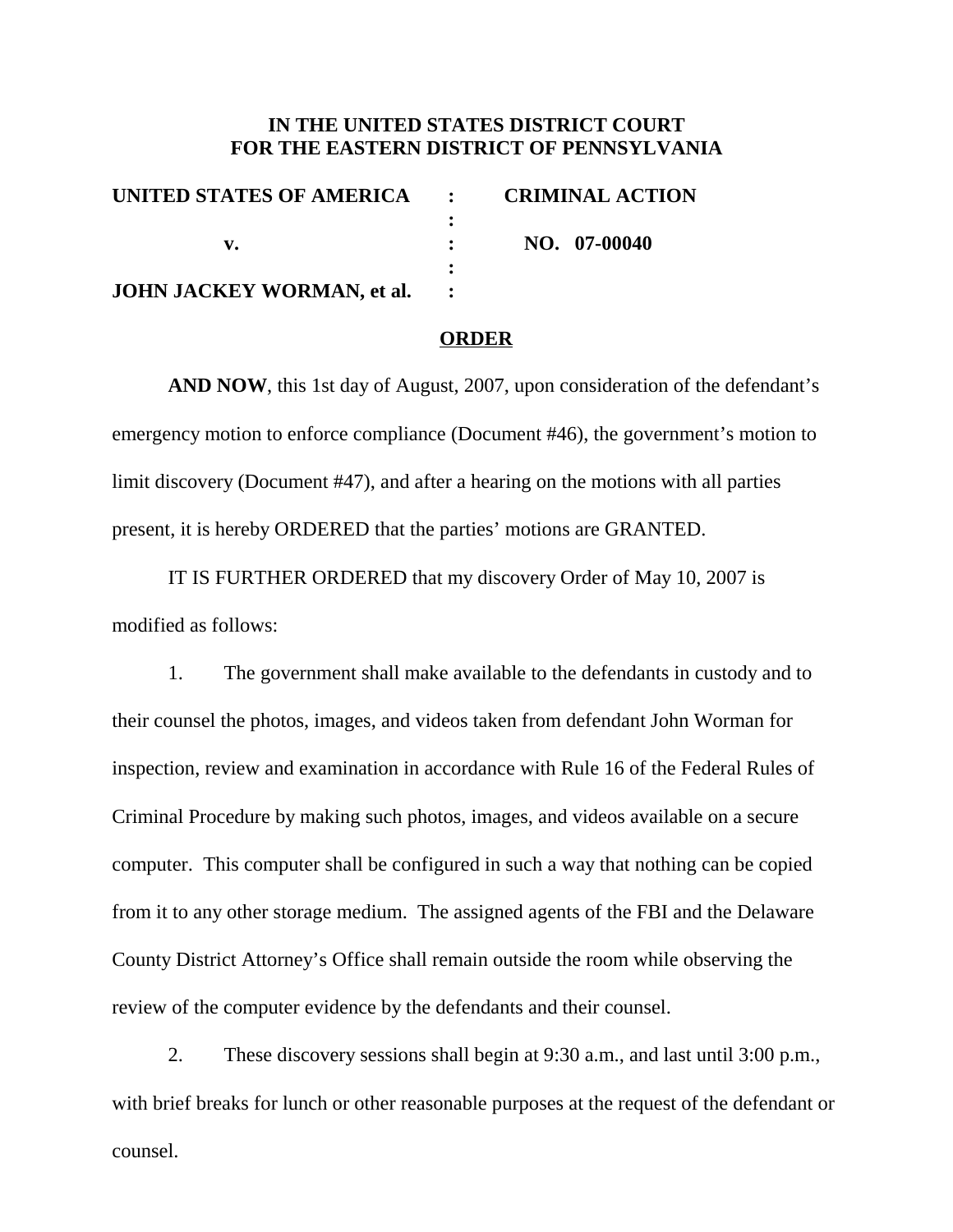3. The defendant John Worman may be present for a total of two (2) of these discovery sessions with his counsel.

4. Defense counsel shall have access to the discovery material with no limitation on the number of viewing sessions. Defense counsel may view the discovery materials at any time during normal business hours upon reasonable notice to the government. Defense counsel's access shall be on a computer provided by the government and may be conducted in an unsecured room at the United States Attorney's Office in Philadelphia, or at the FBI office in Radnor, PA, or at any facility to which the parties may agree.

5. Additional discovery reviewing sessions where the defendant is present may be permitted only upon motion by defense counsel and for good cause shown.

6. The discovery viewing by the defendant and/or defense counsel shall be completed on or before **Wednesday, October 31, 2007.**

7. In the event that the defendant wishes to retain a computer forensic expert for assistance in viewing the mirror image taken by the government of the defendant John Worman's computer(s), he shall apply to the court for the appointment of such an expert as soon as practicable. His application for an expert shall identify the expert by name and address, and the court will appoint an expert to assist the defense in examining the mirror image of the defendant's computer hard drive(s) or any other discovery matter requiring technical expertise. In the event that the defendant wishes to retain an expert for any other purpose, he shall apply to the court by providing the name and address of the

 $-2-$